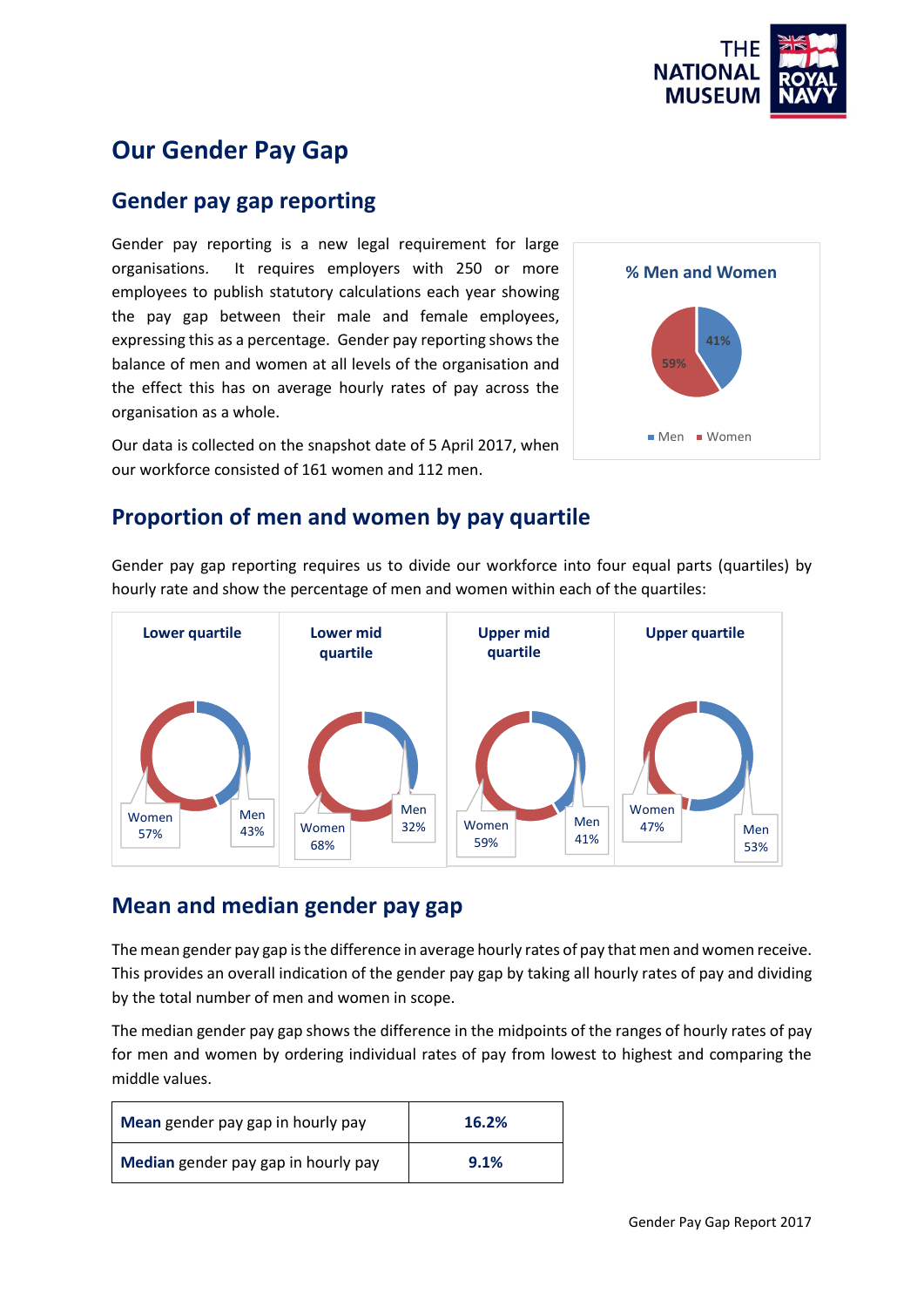

The average hourly rate paid to women in our workforce is 16.2% lower than the average hourly rate paid to men in April 2017. The difference in hourly rates of pay, as a median average, is 9.1% lower for women.

# **Proportion of men and women receiving a bonus payment**

This is the percentage of men and women who received a bonus payment in the 12 months leading up to the snapshot date of 5 April 2017.

**15%** of women were paid a bonus

**25%** of men were paid a bonus

Bonuses were paid to the Director General and Executive Directors (the Executive) in the form of nonconsolidated performance related payments, based on successful delivery of objectives and key priorities in the corporate plan for the previous year. The bonuses included in the snapshot date of 5 April 2017 relate to the financial year 2016-17. The Executive staffing group consists of 3 men and 1 woman or 75% men and 25% women.

Commission payments are also classified as bonus payment under the gender pay gap reporting requirements. Guidebook commission payments have been included within the gender bonus pay in the 12 months leading up to the snapshot date. In 2016 and early 2017, guidebook commission was paid to a small group of staff working in certain areas of one of our sites. Since 1 April 2017, this has been rolled out to all front of house staff working across all of our sites.

#### **Mean and median gender bonus gap**

The mean gender bonus gap is the difference in average bonus pay that men and women receive.

The median gender bonus gap shows the difference in the midpoints of the ranges of bonus pay received by men and women.

| Mean gender bonus gap   | 46.3% |
|-------------------------|-------|
| Median gender bonus gap | 78.7% |

## **Addressing the gender pay gap**

We recognise that tackling the gender pay gap will take time and we are committed to reducing the gender pay gap where we can, by making every role within the National Museum of the Royal Navy attractive to as many people as possible. We have been working with staff across the organisation to develop a new reward and recognition scheme and we will also be working to introduce a new salary progression scheme in 2018-19, ensuring we are paying equally for the job, regardless of gender.